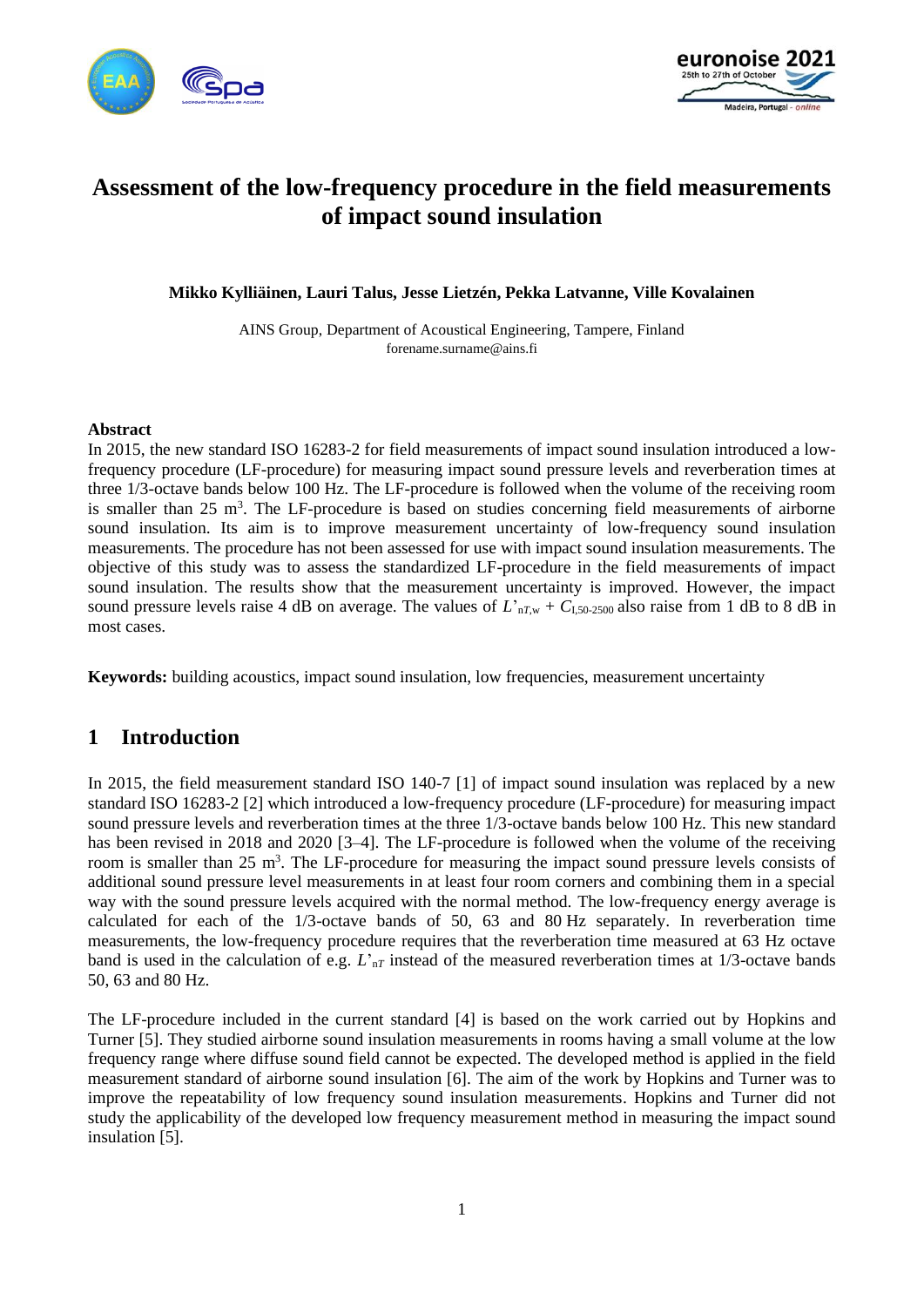

The objective of this study is to assess the standardized LF-procedure in the field measurements of impact sound insulation. The assessment of the LF-procedure in field measurements of impact sound insulation is carried out in the same way as Hopkins and Turner [5] assessed the LF-procedure in the field measurements of airborne sound insulation. First, the differences between the impact sound pressure levels with and without the LF-procedure defined in the current standard [4] will be calculated. Measurement uncertainty will also be assessed by defining the standard deviations of the measured impact sound pressure levels. Second, the differences between the single-number quantities (SNQ) for rating the impact sound insulation will be determined. This paper is a short version of a larger work presented in [7].

# **2 Materials and methods**

There are several SNQs defined for the rating of impact sound insulation between dwellings, like weighted standardized impact sound pressure level  $L'_{nT,w}$  and sum of it and the spectrum adaptation term  $C_1$  or  $C_{1,50-2500}$ [8–9]. As many countries use the SNQs standardised to reverberation time, this paper presents results concerning them only. The spectrum adaptation term *C*I,50-2500 is the only one affected by the LF-procedure. Thus, this paper concerns only the differences of the sum of *L*'n*T*,w and *C*I,50-2500 calculated with and without the LF-procedure.

The measurement data used in this study has been produced as a part of everyday consultation work by the acoustical department of AINS Group. The measurements have been carried out according to the default measurement procedure and LF-procedure. In the default measurement procedure, four tapping machine and four fixed microphone positions per each tapping machine position have been used when measuring the impact sound pressure levels. The data consists of 40 field measurements results in new buildings. The volume of the receiving rooms ranged from 16  $m<sup>3</sup>$  to 24  $m<sup>3</sup>$ . Most of the measurement results (35) are from wooden buildings except five which have been done in concrete buildings.

Standardised impact sound pressure levels *L*'n*<sup>T</sup>* from all the measurement results calculated with and without the LF-procedure have been shown in Figure 1. An example of the difference between the measured levels with and without the LF-procedure in one measurement result has also been shown in Figure 1. Differences between the impact sound pressure levels in 1/3-octave bands with and without the LF-procedure have been calculated as follows:

$$
D_{\text{n}T,\text{LF},k} = L^{\prime}{}_{\text{n}T,\text{LF},k} - L^{\prime}{}_{\text{n}T,k} \tag{1}
$$

Subscript k refers to the 1/3-octave bands of 50, 63 and 80 Hz. In addition to the differences described above, also the average differences and standard deviations of the differences defined by the formula (1) have been determined.

Reducing the measurement uncertainty has been the main objective of introducing the LF-procedure [5]. Therefore, standard deviations of the impact sound pressure levels before normalization or standardization *L*'<sub>i</sub> calculated with and without the LF-procedure have also been determined to find out how the LFprocedure has affected the spread of the measurement results at the low frequency range. The measurement standard [4] requires that an energy-average is first calculated from the measured and background noise corrected impact sound pressure levels for one tapping machine position. Therefore, the energy-averaged impact sound pressure levels per one tapping machine position are based on sound pressure level measurements at four microphone positions. As there has been four tapping machine positions, the standard deviations can be calculated from the four energy-averaged impact sound pressure levels. These standard deviations have been denoted as  $s_i$  for the impact sound pressure levels without the LF-procedure and  $s_{i,L}$  for the impact sound pressure levels with the LF-procedure.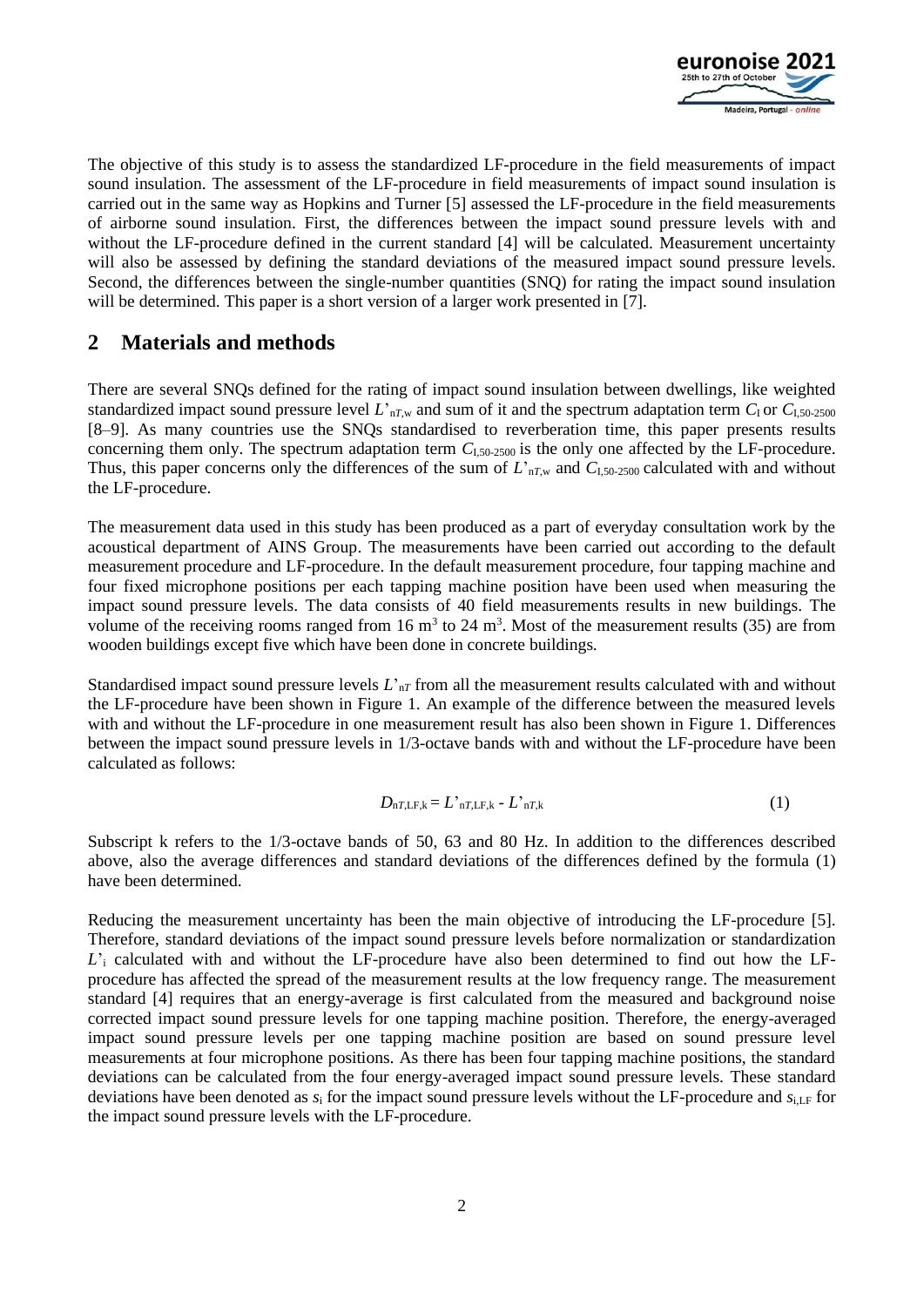

Differences between the SNQs calculated from the field measurement results of impact sound pressure levels with and without the LF-procedure have been calculated as follows:

$$
D_{nT,SNQ} = (L'_{nT,w} + C_{1,50-2500,\text{LF}}) - (L'_{nT,w} + C_{1,50-2500})
$$
\n(2)

For the assessment of the LF-procedure, the averages and standard deviations of the differences  $D_{nT,SNQ}$  have also been determined.



Figure 1 – Measured standardised impact sound pressure levels  $L<sub>nT</sub>$  with and without LF-procedure in all 40 field measurements (left) and an example from one measurement (right).

### **3 Results**

Averages and standard deviations of  $D_{nTLF,k}$  at 1/3-octave bands of 50, 63 and 80 Hz have been presented in Table 1. Distributions of the differences of  $D_{nTLF,k}$  at the three 1/3-octave bands have been shown in Figure 2. Standard deviations of the energy-averaged impact sound pressure levels defined from the results with LFprocedure and default procedure have been shown in Figure 3. Differences of the single-number quantities *L*'n*T*,w + *C*I,50-2500 calculated with LF-procedure and default procedure have been shown in Figure 4. Average difference is 3,0 dB and standard deviation 2,3 dB.

| Table 1 – Averages and standard deviations of differences of impact sound pressure levels measured |  |
|----------------------------------------------------------------------------------------------------|--|
| calculated with and without the LF-procedure.                                                      |  |

| Difference                 | Average | Standard deviation |
|----------------------------|---------|--------------------|
| $D_{\text{nT,LF, 50 Hz}}$  | 4.2 dB  | 2.5 dB             |
| $D_{nT,LF, 63 Hz}$         | 4.2 dB  | $3,3$ dB           |
| $D_{\text{nT,LF}}$ , 80 Hz | 4.7 dB  | dB                 |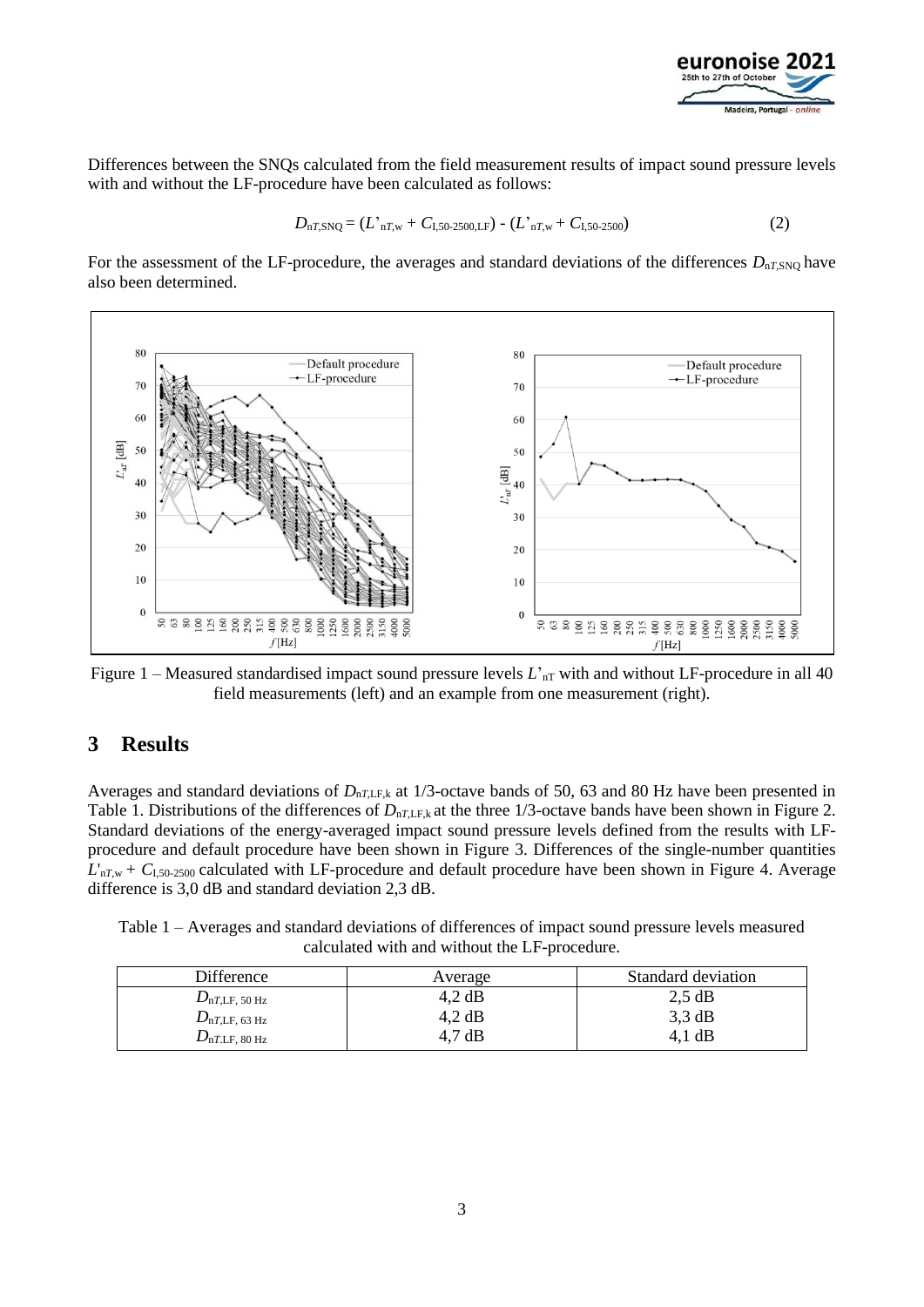



Figure 2 – Distribution of the differences  $D_{nTLF,k}$  at 1/3-octave bands of 50, 63 and 80 Hz.



Figure 3 – Standard deviations  $s_i$  (default procedure, denoted as  $\ast$ ) and  $s_{i,LF}$  (LF-procedure, denoted as  $\times$ ) calculated from the four energy-averaged impact sound pressure levels.



Figure 4 – Distribution of the differences of the single-number quantities  $D_{nT, SNO}$ .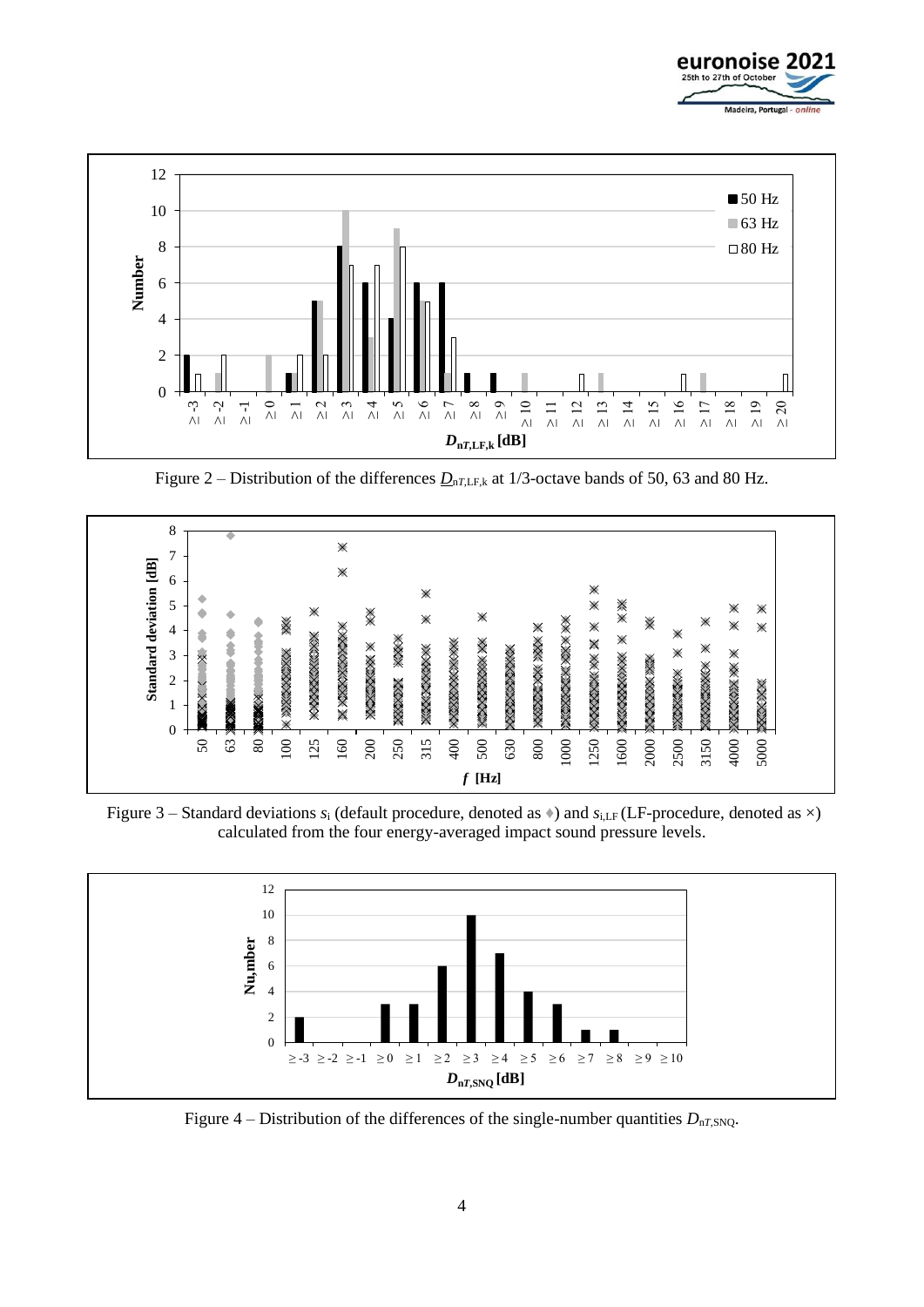

# **4 Discussion**

The low-frequency measurement procedure for measurements of both airborne and impact sound insulation was included in the measurement standards [2, 6] in order to improve the repeatability of low frequency sound insulation measurements [5]. The results (Fig. 3) indicate that the LF-procedure works as was expected: the standard deviations of the impact sound pressure levels are low compared with those obtained without LF-procedure. However, the standard deviation of the results obtained without the default procedure within this frequency range do not drastically stand out from the deviation of the adjacent frequency bands from 100 to 200 Hz (Fig. 3). In an earlier study concerning impact sound insulation of concrete floors [10], it was shown that the measurement uncertainty increases just around 0.5 dB at the low frequencies of 50, 63 and 80 Hz compared with the measurement uncertainty at the 1/3-octave bands from 100 to 250 Hz. This raises a question whether there is any need to improve measurement repeatability between 50 and 80 Hz.

The reason for the lower standard deviations of the energy-averaged impact sound pressure levels measured with LF-procedure can be explained by the results shown in Fig. 1 and Fig. 2. In most cases, the impact sound pressure levels having the results from LF-procedure included are clearly larger than the levels without the LF-procedure (Fig. 1). When the same data is studied in terms of standard deviations (Fig 3), the standard deviations from energy-averaged impact sound pressure levels with LF-procedure are lower, correspondingly. Even though the corner pressure levels are weighted with a factor of 1 and the regular pressure levels with a factor of 2 when combined to LF pressures, the results with LF-procedure are probably dominated by the sound pressure levels measured in the room corners. This might result in lower standard deviations and improving repeatability. This assumption is supported by results from a study concerning low-frequency impact sound insulation with a different sound source [11].

Despite the improvement in measurement uncertainty, the LF-procedure might nevertheless lead to problems in rating of the impact sound insulation between dwellings. At 50 Hz, the difference  $D_{nTLF,50\,Hz}$  is above zero in 38 cases of 40 field measurements. At 63 Hz, one results is below zero and all others are equal to it or larger. At 80 Hz, three results are below zero (Fig. 2). The average differences are from 4,2 dB to 4,7 dB (Table 1). At single field measurement cases, the difference might be even 20 dB at some of the 1/3 frequency bands (Fig. 2). Thus, the LF-procedure seems to lead to much higher impact sound pressure levels than the default procedure.

The difference in the values of the SNQs  $L'_{nT,w}$  +  $C_{1,50-2500}$  were equal to or larger than zero in 38 cases of 40 field measurements when the LF-procedure was applied. 77,5 % of the measurement results increased from 2 dB to 7 dB the largest raise being 8 dB. On the average, the raise was 3,0 dB. According to Hopkins and Turner [5], the change of single-number quantities  $D_{nT,w} + C_{50-3150}$  and  $D_{nT,w} + C_{tr,50-3150}$  for airborne sound insulation was within the range between -1 dB and +1 dB when the LF-procedure was applied as it is presented in the measurement standard [6]. This might be a result of the use of the LF-procedure twice: the corner measurements will usually be done both in the source and receiving room, when the effect of increasing sound pressure levels due to the corner measurements will be diminished. In the calculation of the level differences *D*, the raise in the 1/3-octave band sound pressure levels will probably be subtracted to some extent, when it will not affect the values of the single-number quantities as much as in the impact sound insulation measurements.

It could also be claimed that the use of the LF-procedure results in SNQs that differ from those used as a basis for the limits of impact sound insulation in national requirements. Thus, the SNQs having the results from LF-procedure included, should have different limits. Another important aspect is whether the values of the SNQs calculated following the LF-procedure correlate with the occupants' subjective judging of the impact sound insulation. It is encouraged that this should be studied with psychoacoustical methods which have been applied in a recent study on impact sound insulation [12].